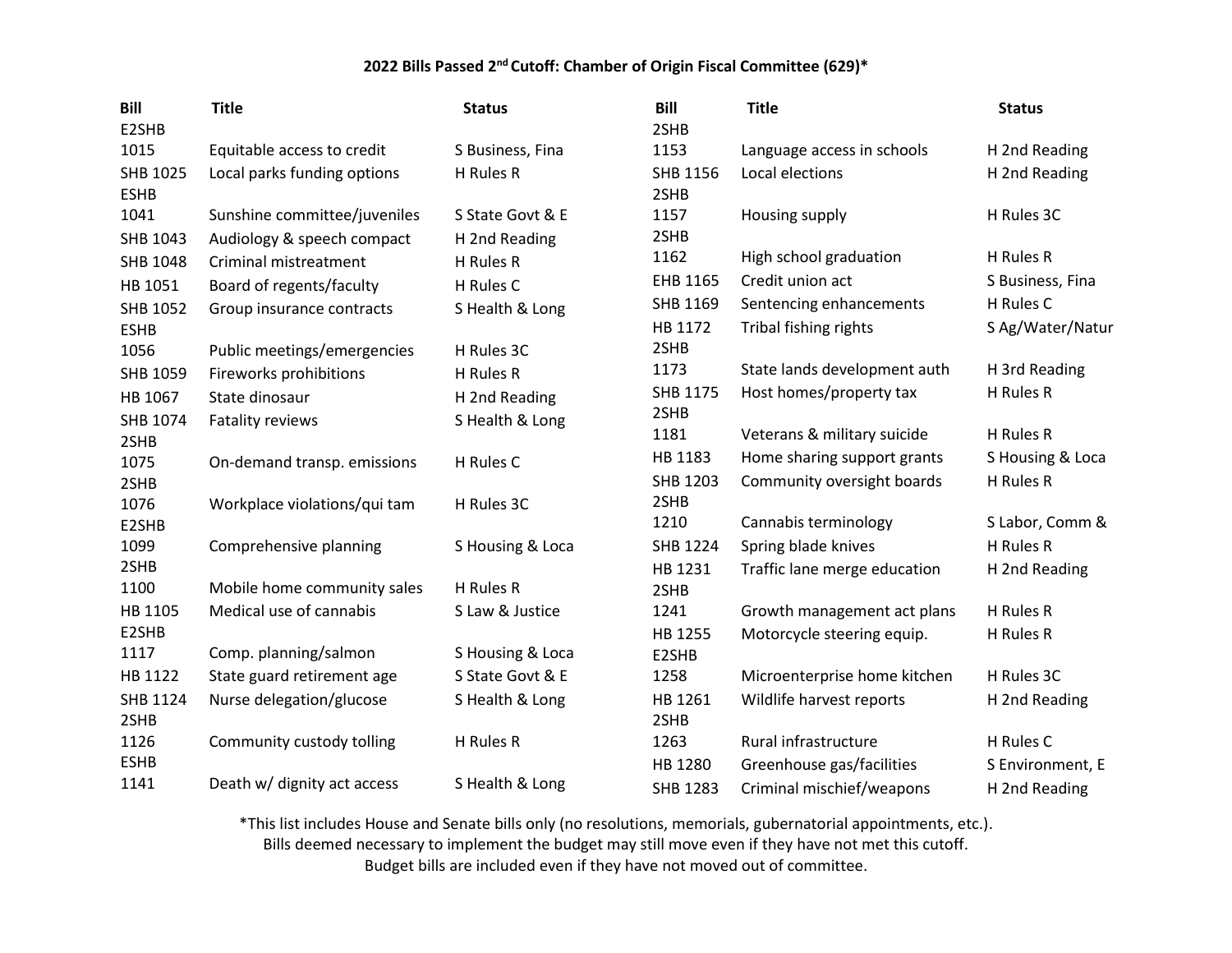| <b>Bill</b>            | <b>Title</b>                     | <b>Status</b>    | <b>Bill</b>         | <b>Title</b>                    | <b>Status</b>    |
|------------------------|----------------------------------|------------------|---------------------|---------------------------------|------------------|
| <b>SHB 1286</b>        | Psychology compact               | H 2nd Reading    | SHB 1497            | Telephone solicitation          | H 2nd Reading    |
| SHB 1300               | Landlord damage claims           | H Rules R        | <b>SHB 1508</b>     | Shellfish sanitary control      | S Ag/Water/Natur |
| <b>SHB 1304</b>        | Grade-separated transport.       | H Rules R        | <b>ESHB</b>         |                                 |                  |
| HB 1328<br><b>ESHB</b> | Disease control info./PRA        | H Rules 3C       | 1515<br><b>ESHB</b> | Security deposit waiver fees    | H Rules 3C       |
| 1329                   | <b>Public meetings</b>           | S State Govt & E | 1518                | Paper products/environment      | S State Govt & E |
| SHB 1330               | Electric bicycles/sales tax      | H Rules 3C       | HB 1523             | Transp. benefit district tax    | H Rules C        |
| <b>ESHB</b>            |                                  |                  | SHB 1530            | Wine special license plates     | H Rules R        |
| 1333                   | Rural public facilities/tax      | S Housing & Loca | HB 1539             | Bad debts/tax                   | H Rules R        |
| HB 1351                | Insurance/credit exceptions      | H Rules R        | SHB 1571            | Indigenous persons/services     | H Rules R        |
| 2SHB                   |                                  |                  | <b>SHB 1590</b>     | <b>Enrollment stabilization</b> | H Rules R        |
| 1354                   | Suicide review teams             | H Rules C        | HB 1592             | Military spouse employment      | H Rules R        |
| <b>ESHB</b>            |                                  |                  | <b>SHB 1593</b>     | Landlord mitigation/victims     | H 2nd Reading    |
| 1357                   | Voters' pamphlets overseas       | S State Govt & E | <b>SHB 1595</b>     | Bridge jumping signs            | H Rules R        |
| 3SHB<br>1359           | Liquor license fees              | H Rules R        | SHB 1605            | Vehicle lane departures         | H Rules R        |
| SHB 1366               | In-person instruction            | H Rules C        | HB 1611             | Highly capable students         | H 2nd Reading    |
| HB 1376                | Registration of land titles      | S Housing & Loca | HB 1612             | Unemployment ins./technical     | H Rules R        |
| <b>SHB 1380</b>        | Custom farming, etc./tax         | H Rules C        | HB 1613             | Employer reports/private        | H Rules R        |
| SHB 1389               |                                  |                  | SHB 1614            | Online marketplaces             | H Rules R        |
| 4SHB                   | Peer-to-peer vehicle sharing     | H 2nd Reading    | SHB 1615            | Cosmetics tested on animals     | S Law & Justice  |
| 1412                   | Legal financial obligations      | H 2nd Reading    | SHB 1616            | Charity care                    | S Health & Long  |
| HB 1413                | Prior juvenile offenses          | H Rules R        | SHB 1617            | State and school holidays       | $SL/K-12$        |
| SHB 1421               | Utility service charges          | H Rules R        | SHB 1619            | Appliance efficiency            | H Rules R        |
| HB 1430                | State upland leases              | S Ag/Water/Natur | SHB 1620            | <b>Extreme weather events</b>   | H 2nd Reading    |
| EHB 1453               | Voters' pamphlets                | S State Govt & E | SHB 1621            | Sex. assault nurse training     | H Rules R        |
| 2SHB                   |                                  |                  | HB 1622             | Sex. assault nurse education    | S Higher Ed & Wo |
| 1460                   | <b>Telecommunications access</b> | H Rules C        | SHB 1623            | Power supply inadequacy         | H 2nd Reading    |
| SHB 1474               | Unemployment employer viol.      | H Rules R        | SHB 1624            | Motorcycle safety board         | H 2nd Reading    |
| SHB 1483               | Beverage alcohol/workforce       | H Rules R        | HB 1625             | Space force reserve members     | H Rules R        |
| HB 1486                | Unemployment/voluntary           | H 2nd Reading    | SHB 1626            | WDFW electronic licensing       | H Rules R        |

\*This list includes House and Senate bills only (no resolutions, memorials, gubernatorial appointments, etc.). Bills deemed necessary to implement the budget may still move even if they have not met this cutoff.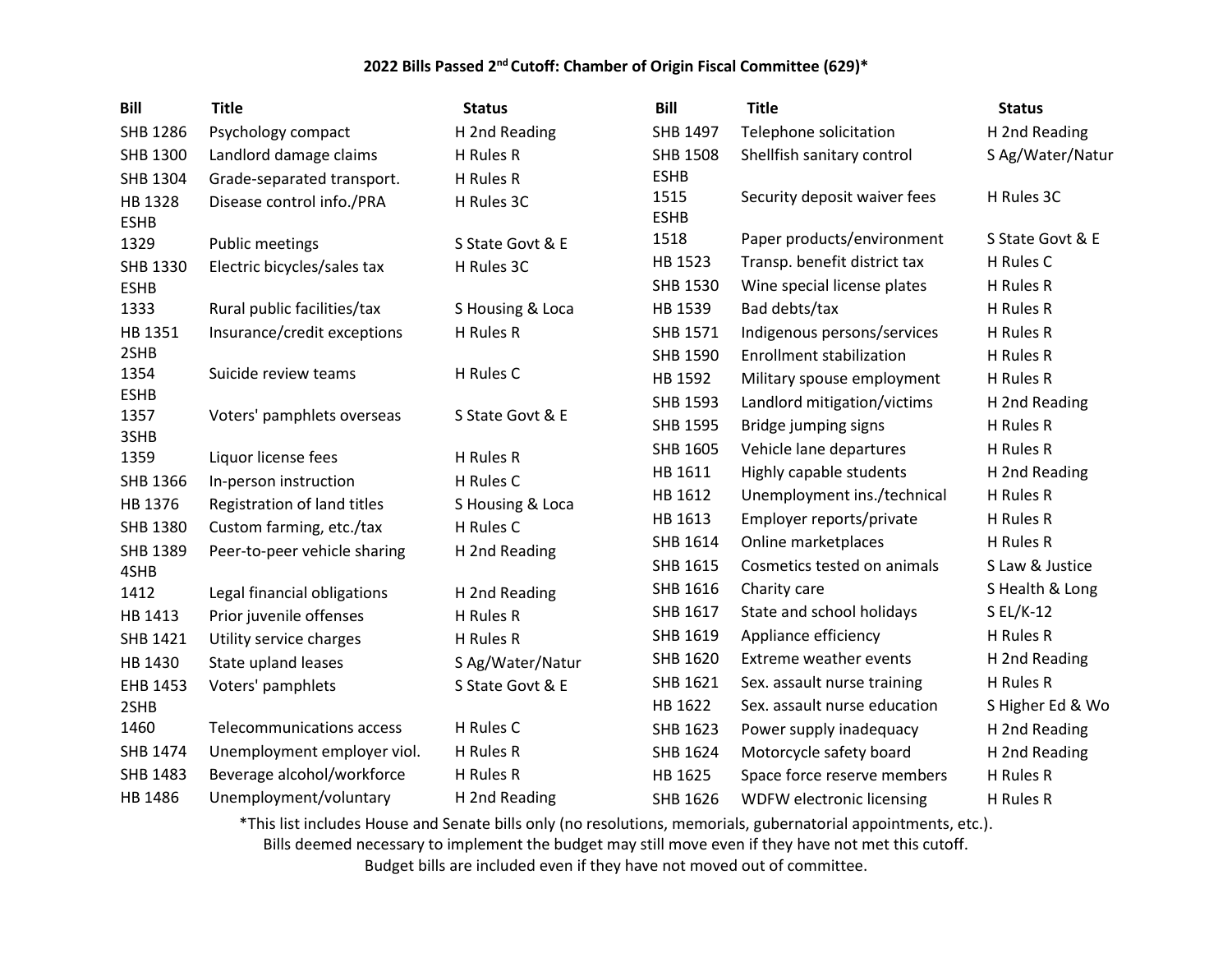| <b>Bill</b>  | <b>Title</b>                     | <b>Status</b>    | <b>Bill</b>            | <b>Title</b>                    | <b>Status</b>    |
|--------------|----------------------------------|------------------|------------------------|---------------------------------|------------------|
| SHB 1627     | Water & sewage system access     | H Rules R        | SHB 1673               | Public works board/broadband    | H Rules R        |
| SHB 1629     | Aerial imaging technology        | H Rules R        | SHB 1675               | Dialysate & dialysis devices    | S Health & Long  |
| SHB 1630     | Weapons/certain meetings         | H 2nd Reading    | HB 1677                | Military/employer tax incen.    | H Rules R        |
| SHB 1637     | Mental illness/sentencing        | H Rules R        | SHB 1681               | Conviction record vacation      | H Rules R        |
| SHB 1638     | Fireworks prohibitions           | H Rules R        | SHB 1684               | Drinking water fluoridation     | H Rules R        |
| HB 1641      | Custom farming, etc./tax         | H Rules R        | SHB 1685               | Cottage food sales cap          | H Rules R        |
| SHB 1642     | National guard ed. grants        | S Higher Ed & Wo | HB 1687                | College bound scholar./GPA      | H Rules R        |
| SHB 1643     | Affordable housing/REET          | H Rules R        | 2SHB                   |                                 |                  |
| SHB 1644     | Pupil transp./electric           | H 2nd Reading    | 1688                   | Out-of-network health care      | H Rules R        |
| SHB 1646     | Dementia action collab.          | S Health & Long  | SHB 1689               | Biomarker testing prior auth    | H 2nd Reading    |
| HB 1647      | Building for the arts            | S Ways & Means   | 2SHB                   |                                 |                  |
| HB 1648      | Accountancy/inactive license     | S Business, Fina | 1691                   | Oil spills/financial resp.      | H Rules R        |
| SHB 1649     | WDFW disabilities adv. comm.     | S Ag/Water/Natur | SHB 1694               | Chemicals/consumer products     | H Rules R        |
| SHB 1650     | Commercial solicitation          | H 2nd Reading    | SHB 1699               | Work in retirement/schools      | H 2nd Reading    |
| HB 1651      | Postpartum contraception         | S Health & Long  | HB 1700                | Derelict vessel removal         | S Ag/Water/Natur |
| SHB 1652     | Conserv. district elections      | H Rules R        | SHB 1701               | <b>LEOFF benefits</b>           | H 2nd Reading    |
| SHB 1655     | Safety rest areas                | H 2nd Reading    | SHB 1703               | 911 emergency communications    | H 2nd Reading    |
| SHB 1657     | Commercial truck parking         | H Rules R        | HB 1704                | Service contracts               | H Rules R        |
| 2SHB         |                                  |                  | SHB 1705               | Untraceable guns                | H 2nd Reading    |
| 1659         | Higher education grants          | H Rules R        | SHB 1706               | Truck drivers/restrooms         | H Rules R        |
| SHB 1660     | Accessory dwelling units         | H Rules R        | HB 1707                | Flotation device use            | H 2nd Reading    |
| 2SHB         |                                  |                  | SHB 1708               | Audio-only telemed fac fees     | S Health & Long  |
| 1663         | Landfill methane emissions       | H Rules R        | SHB 1709               | Tow truck safety                | H 2nd Reading    |
| 2SHB<br>1664 | Schools/support funding          | H Rules R        | HB 1711                | Accessory dwelling units        | H Rules R        |
| HB 1666      | Public infra./tax valuation      | H Rules R        | SHB 1712               | Muni. airport commissions       | H Rules R        |
| 2SHB         |                                  |                  | HB 1714                | Impact fee deferrals            | H Rules R        |
| 1668         | Marijuana products               | H Rules R        | HB 1715<br><b>ESHB</b> | Sentencing comm'n members       | H 2nd Reading    |
| HB 1669      | <b>PSERS disability benefits</b> | H 2nd Reading    | 1716                   | <b>Ballot casting locations</b> | S State Govt & E |
| SHB 1670     | JARRC chair & vice chair         | H Rules R        | SHB 1717               | GMA planning/tribes             | H 2nd Reading    |

\*This list includes House and Senate bills only (no resolutions, memorials, gubernatorial appointments, etc.).

Bills deemed necessary to implement the budget may still move even if they have not met this cutoff.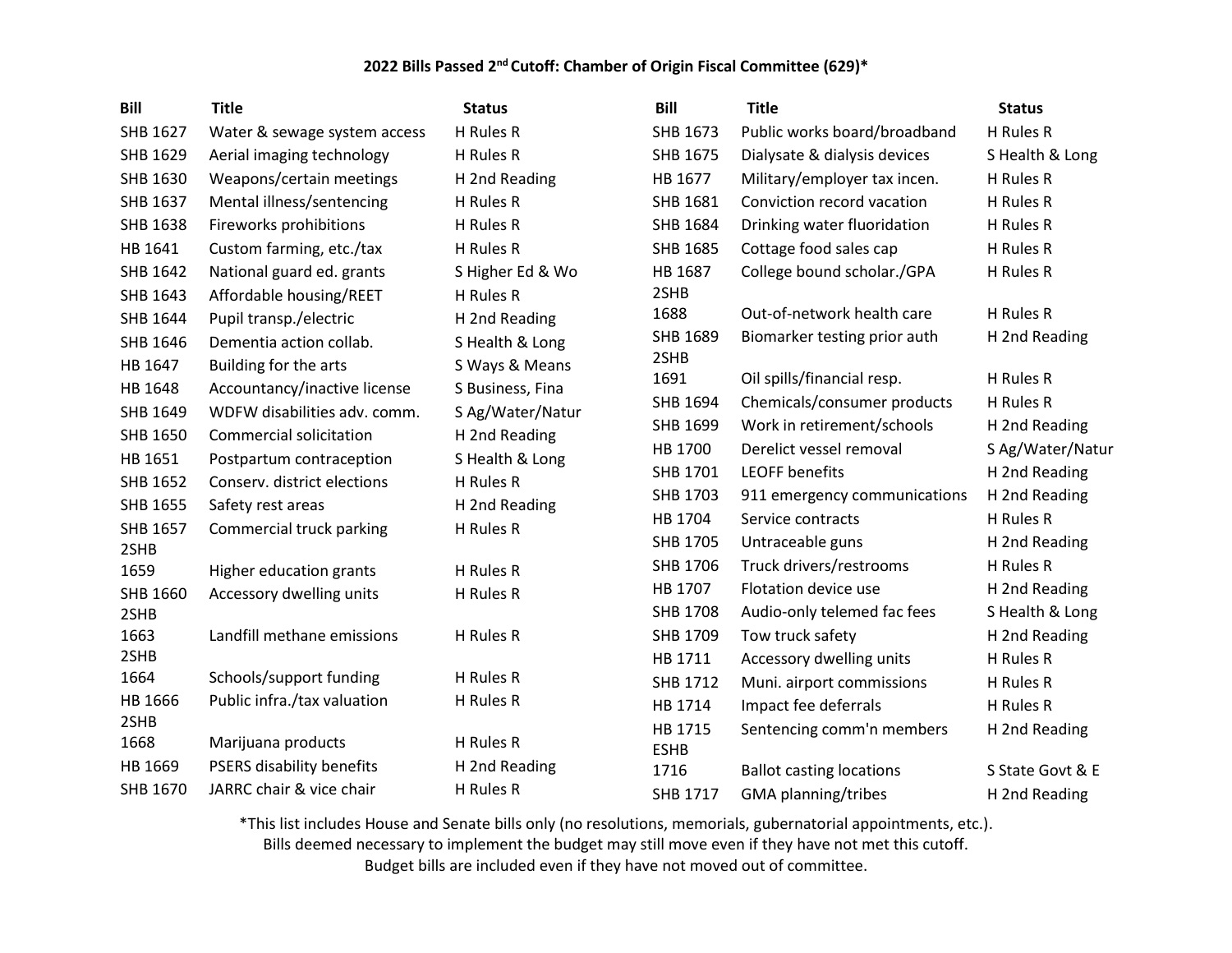| <b>Bill</b>     | <b>Title</b>                     | <b>Status</b>                  | <b>Bill</b>      | <b>Title</b>                 | <b>Status</b>    |
|-----------------|----------------------------------|--------------------------------|------------------|------------------------------|------------------|
| HB 1719         | Military equipment/law enf.      | S Law & Justice                | <b>SHB 1758</b>  | Hazing penalty               | H Rules R        |
| HB 1721<br>2SHB | PERS/TRS 1 benefit increase      | H 2nd Reading                  | SHB 1759<br>2SHB | School websites/drug info.   | H 2nd Reading    |
| 1723            | <b>Telecommunications access</b> | H Rules R                      | 1760             | Dual credit program access   | H Rules R        |
| SHB 1724        | Supportive housing resources     | H Rules R                      | HB 1761          | Opioid reversal by ED nurses | S Health & Long  |
| SHB 1725        | Missing indigenous persons       | S Law & Justice                | SHB 1763         | Workers' comp. exam rights   | H Rules R        |
| SHB 1727        | Odd-numbered year elections      | H Rules R                      | 2SHB             |                              |                  |
| <b>SHB 1728</b> | Insulin work group reauth.       | H 2nd Reading                  | 1764             | Physician bargaining         | H Rules R        |
| SHB 1729        | Blockchain work group            | H Rules R                      | HB 1765          | Health benefit ex./B&O tax   | S Ways & Means   |
| SHB 1732        | Long-term care/delay             | C1L22                          | HB 1767          | Targeted electrification     | H Rules R        |
| <b>ESHB</b>     |                                  |                                | SHB 1768         | Energy conservation projects | H Rules R        |
| 1733            | Long-term care/exemptions        | C <sub>2</sub> L <sub>22</sub> | HB 1769          | Community municipal corps    | H Rules R        |
| SHB 1735        | Peace officers/use of force      | S Law & Justice                | SHB 1770         | Energy codes                 | H Rules R        |
| 2SHB            |                                  |                                | SHB 1773         | Assisted outpatient treat.   | H Rules R        |
| 1736            | State student loan program       | H Rules R                      | HB 1776          | High-hazard facility wages   | H Rules R        |
| HB 1738         | Housing finance comm'n debt      | H Rules R                      | SHB 1779         | Surgical smoke               | H 2nd Reading    |
| HB 1739         | Hospital policies/pathogens      | H 2nd Reading                  | HB 1780          | Workforce investment board   | S Higher Ed & Wo |
| SHB 1741        | Health provider contracting      | H Rules R                      | HB 1781          | Capital budget, supplemental | H Cap Budget     |
| HB 1743         | Dispo. of remains/indigent       | H 2nd Reading                  | <b>SHB 1782</b>  | Middle housing near transit  | H Rules R        |
| HB 1744         | Cancer care collaboratives       | H Rules R                      | HB 1784          | License plate visibility     | H Rules R        |
| SHB 1746        | Students/COVID-19 pandemic       | H Rules R                      | HB 1785          | WSP minimum salary           | H 2nd Reading    |
| SHB 1747        | Child relative placements        | S Human Svcs, Re               | HB 1786          | Transportation budget, supp. | H Transportation |
| HB 1748         | Human trafficking/ABD prog.      | H Rules R                      | <b>SHB 1788</b>  | Vehicular pursuits           | H Rules R        |
| 2SHB            |                                  |                                | SHB 1789         | Adult family homes/prop. tax | S Ways & Means   |
| 1751            | Hazing prevention                | H Rules R                      | SHB 1790         | Temporary license plates     | H Rules R        |
| EHB 1752        | Deferred compensation/Roth       | S Ways & Means                 | SHB 1791         | Prof. educator reprimands    | H Rules R        |
| SHB 1753        | Climate funding/tribes           | H Rules R                      | SHB 1793         | Electric vehicles/HOAs       | H 2nd Reading    |
| HB 1755         | TANF time limit extensions       | H Rules R                      | SHB 1794         | Dishonored paycheck fees     | H 2nd Reading    |
| 2SHB<br>1756    |                                  | H Rules R                      | SHB 1795         | Nondisclosure/illegal acts   | H 2nd Reading    |
|                 | Solitary confinement             |                                | HB 1798          | LCEDIR/tourism slogan        | S Business, Fina |

\*This list includes House and Senate bills only (no resolutions, memorials, gubernatorial appointments, etc.).

Bills deemed necessary to implement the budget may still move even if they have not met this cutoff.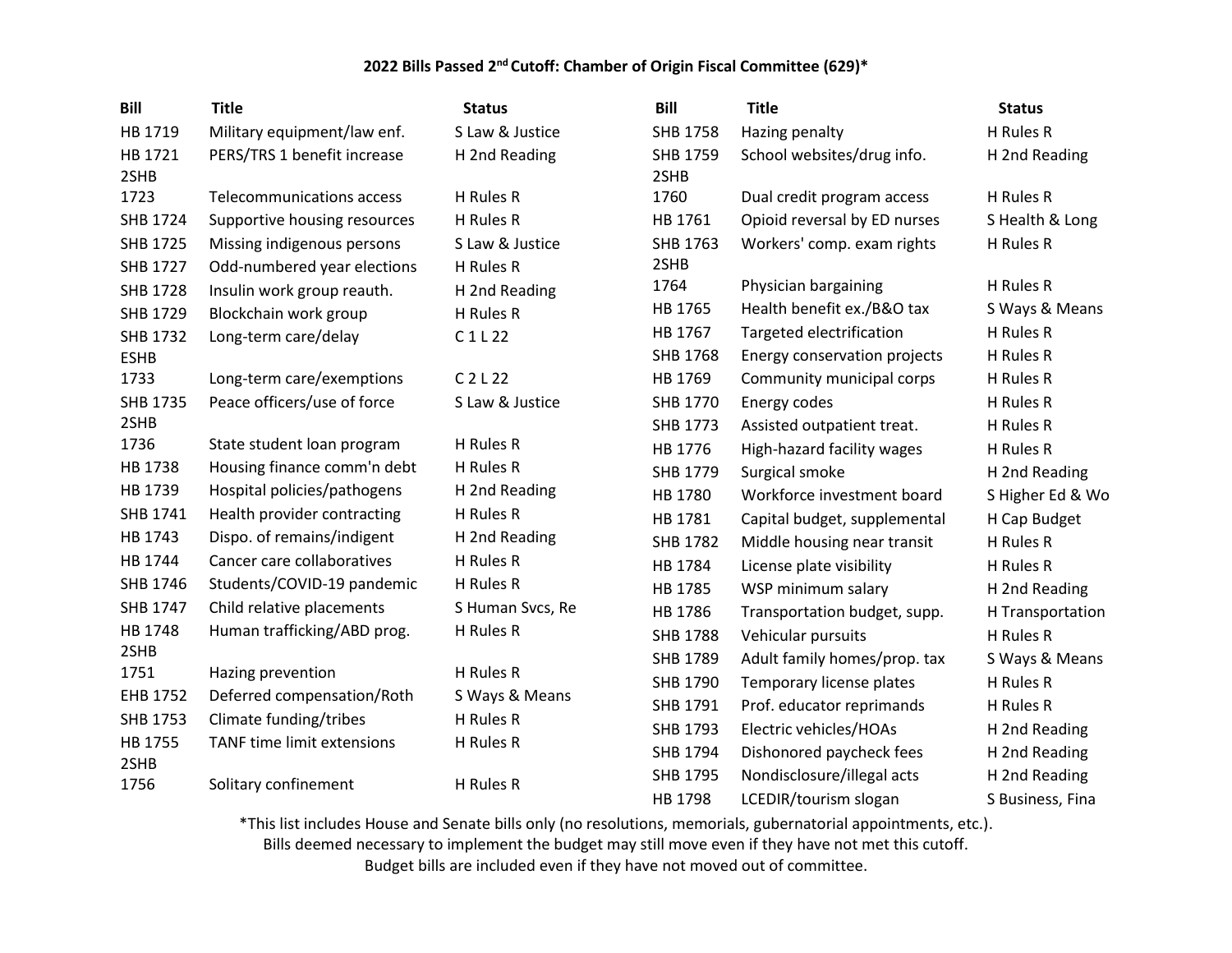| <b>Bill</b>  | <b>Title</b>                 | <b>Status</b>  | <b>Bill</b>     | <b>Title</b>                 | <b>Status</b>    |
|--------------|------------------------------|----------------|-----------------|------------------------------|------------------|
| 2SHB         |                              |                | HB 1833         | School meals/electronic info | H 2nd Reading    |
| 1799         | Organic materials management | H Rules R      | HB 1834         | Student absences/mental hith | $SL/K-12$        |
| SHB 1800     | Behavioral health/minors     | H Rules R      | 2SHB            |                              |                  |
| HB 1802      | Disabilities/entity members  | H Rules R      | 1835            | Postsecondary enrollment     | H Rules R        |
| 2SHB         |                              |                | HB 1837         | Musculoskeletal injuries     | H Rules R        |
| 1803         | School director compensation | H Rules R      | SHB 1839        | Commercial vehicle parking   | H Rules R        |
| HB 1804      | Military service credit      | S Ways & Means | SHB 1841        | ADU rental/property tax      | H Rules R        |
| HB 1805      | Opportunity scholarship prog | H Rules R      | SHB 1844        | Unlawful branding of person  | H Rules R        |
| 2SHB         |                              |                | HB 1845         | Body worn camera grants      | H 2nd Reading    |
| 1806         | Legislature/bargaining       | H Rules R      | HB 1848         | Assisted reproduction fraud  | H Rules R        |
| HB 1808      | Pupil transportation funding | S EL/K-12      | HB 1849         | War on terror monument       | H Rules R        |
| 2SHB<br>1810 | Electronic products repair   | H 2nd Reading  | HB 1851         | Abortion care                | H Rules R        |
| HB 1811      | Fire benefit charges         | H Rules R      | <b>SHB 1852</b> | Prescription drug labels     | H Rules R        |
| 2SHB         |                              |                | HB 1856         | Voluntary stewardship prog.  | H Rules R        |
| 1812         | Energy facility site council | H Rules R      | HB 1857         | <b>Technical corrections</b> | H Rules R        |
| SHB 1813     | Pharmacy choice              | H 2nd Reading  | HB 1859         | Cannabis analysis labs       | H Rules R        |
| 2SHB         |                              |                | 2SHB            |                              |                  |
| 1815         | Catalytic converter theft    | H Rules R      | 1860            | Behavioral health discharge  | H Rules R        |
| HB 1816      | Operating budget, supp.      | H Approps      | 2SHB            |                              |                  |
| SHB 1817     | Deferred prosecutions        | H Rules R      | 1865            | Certified peer specialists   | H Rules R        |
| 2SHB         |                              |                | SHB 1866        | Supportive housing           | H Rules R        |
| 1818         | Reentry and rehabilitation   | H Rules R      | SHB 1867        | Dual credit program data     | H 2nd Reading    |
| SHB 1821     | Telemedicine/relationship    | H 2nd Reading  | 2SHB            |                              |                  |
| HB 1825      | Single judge courts          | H 2nd Reading  | 1868            | Health care staffing         | H Rules R        |
| SHB 1826     | Interfering with emergency   | H Rules R      | HB 1874         | Prof. licensure/convictions  | S Business, Fina |
| 2SHB         |                              |                | SHB 1876        | Ballot measures/impact discl | H 2nd Reading    |
| 1827         | Community reinvestment       | H Rules R      | SHB 1877        | Health prof. expired certs   | H 2nd Reading    |
| SHB 1830     | Reusable packing materials   | H Rules R      | SHB 1878        | Schools/comm. eligibility    | H Rules R        |
| SHB 1831     | Electric vehicle equipment   | H Rules R      | SHB 1881        | <b>Birth doulas</b>          | H 2nd Reading    |
| HB 1832      | Code city form of government | H 2nd Reading  | HB 1888         | Working fam. credit/rates    | H 2nd Reading    |

\*This list includes House and Senate bills only (no resolutions, memorials, gubernatorial appointments, etc.).

Bills deemed necessary to implement the budget may still move even if they have not met this cutoff.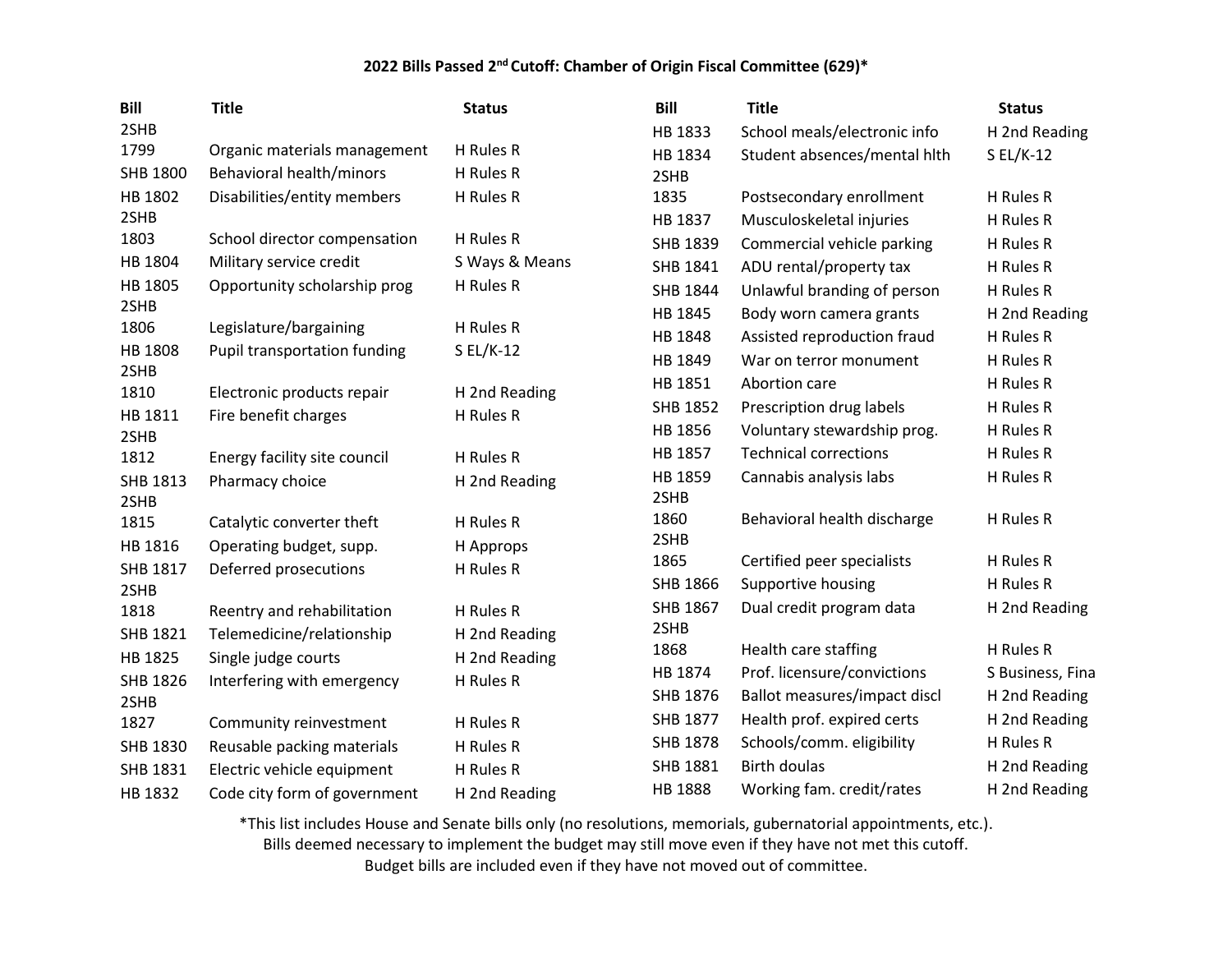| <b>Bill</b>     | <b>Title</b>                 | <b>Status</b>    | <b>Bill</b>     | <b>Title</b>                 | <b>Status</b>    |
|-----------------|------------------------------|------------------|-----------------|------------------------------|------------------|
| HB 1889         | Health network access        | H Rules R        | HB 1953         | Sensitive voter information  | H 2nd Reading    |
| 2SHB            |                              |                  | SHB 1954        | Tow trucks/transaction fees  | H Rules R        |
| 1890            | Children behavioral health   | H Rules R        | <b>SHB 1955</b> | Dependency/education         | H 2nd Reading    |
| SHB 1893        | EMTs/public health           | H 2nd Reading    | SHB 1956        | Incarcerated individuals/PRA | H 2nd Reading    |
| HB 1894         | Juvenile diversion/period    | S Human Svcs, Re | SHB 1957        | Disaster recovery assistance | S Business, Fina |
| SHB 1896        | Batteries/environment        | H Rules R        | SHB 1958        | Shovel-ready site cert.      | H Rules R        |
| HB 1899         | DFI data confidentiality     | H Rules R        | HB 1959         | Managed health rate review   | H 2nd Reading    |
| SHB 1901        | Civil protection orders      | H 2nd Reading    | SHB 1961        | Name change fee waivers      | S Law & Justice  |
| SHB 1902        | Workers' comp reopening      | H 2nd Reading    | HB 1964         | Alternative energy decomm.   | H 2nd Reading    |
| <b>SHB 1904</b> | Tenants/rent & fees          | H Rules R        | HB 1965         | Support and services levies  | H Rules R        |
| 2SHB            |                              |                  | SHB 1967        | Nonprofits/property tax      | H Rules R        |
| 1905            | Homelessness/youth discharge | H Rules R        | SHB 1971        | Smoke control systems        | H 2nd Reading    |
| HB 1907         | Gift equity packaging        | H 2nd Reading    | SHB 1972        | Negligent driving penalties  | H Rules R        |
| SHB 1908        | Surplus property for housing | H Rules R        | HB 1973         | School board recordings      | H 2nd Reading    |
| HB 1911         | Insurance/plan 2 members     | H Rules R        | HB 1974         | Education elections/WSSDA    | H 2nd Reading    |
| SHB 1919        | Public disclosure            | H Rules R        | HB 1975         | Management/housing auths     | H 2nd Reading    |
| HB 1920         | Child abuse/res. facilities  | H 2nd Reading    | HB 1978         | Shoreline master programs    | S Environment, E |
| SHB 1921        | Renewable energy/valuation   | H Rules R        | SHB 1979        | Vehicle insurance appraisals | H Rules R        |
| HB 1924         | Hog fuel tax exemption       | H Rules R        | SHB 1980        | <b>Concurrent services</b>   | H Rules R        |
| HB 1927         | Legislative service leave    | H 2nd Reading    | SHB 1981        | Local government planning    | H Rules R        |
| HB 1928         | Equine industry support      | H Rules R        | EHB 1982        | Property tax penalties       | S Ways & Means   |
| SHB 1930        | Cosmetologists, etc/licenses | H 2nd Reading    | SHB 1984        | Vehicle reg. cert. addresses | H Rules R        |
| HB 1931         | Hydropower license fees      | H 2nd Reading    | SHB 1991        | Body worn cameras/PRA        | H Rules R        |
| HB 1934         | Tribal exchange agreements   | H 2nd Reading    | SHB 1992        | Vacation leave accrual       | H Rules R        |
| SHB 1936        | DCYF oversight board members | H Rules R        | SHB 1993        | Pesticide advisory board     | H 2nd Reading    |
| SHB 1941        | Active shooter drills        | H 2nd Reading    | SHB 2001        | Tiny houses/GMA              | H 2nd Reading    |
| HB 1942         | Paraeducator course of study | H 2nd Reading    | HB 2007         | Nurse educator loans         | H 2nd Reading    |
| SHB 1945        | DCYF-caregiver communication | H Rules R        | 2SHB            |                              |                  |
| SHB 1950        | Unsafe dental practices      | H 2nd Reading    | 2008            | Dev. disability programs/IQ  | H Rules R        |
| SHB 1951        | Seller disclosure statements | H Rules R        |                 |                              |                  |

\*This list includes House and Senate bills only (no resolutions, memorials, gubernatorial appointments, etc.).

Bills deemed necessary to implement the budget may still move even if they have not met this cutoff.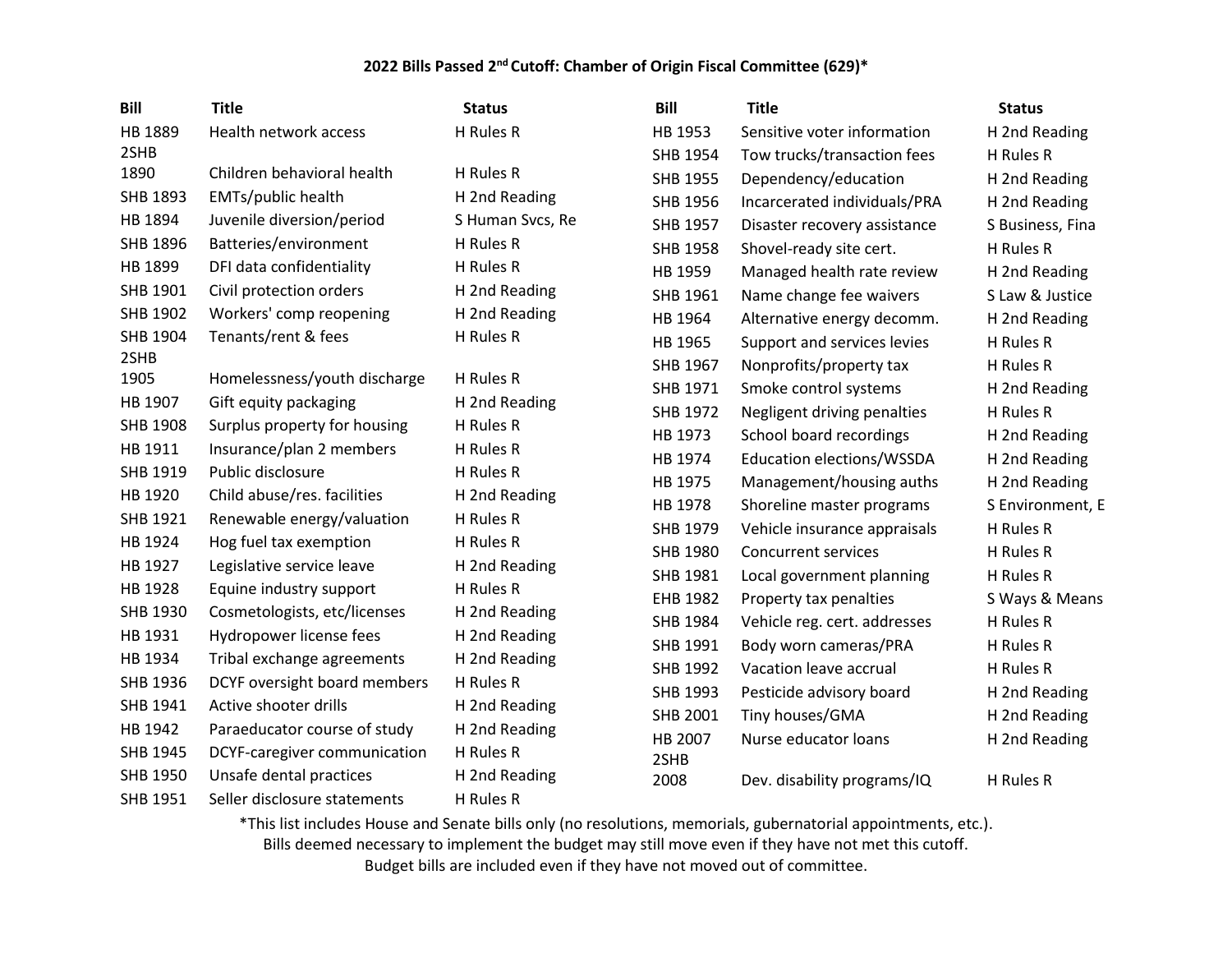| <b>Bill</b>     | <b>Title</b>                      | <b>Status</b>    | <b>Bill</b>     | <b>Title</b>                 | <b>Status</b>    |
|-----------------|-----------------------------------|------------------|-----------------|------------------------------|------------------|
| HB 2010         | Homeless budgets & audits         | H 2nd Reading    | <b>SHB 2077</b> | Human trafficking posters    | H Rules R        |
| SHB 2019        | Careers in retail                 | S Higher Ed & Wo | 2SHB            |                              |                  |
| <b>SHB 2022</b> | Cannabis social equity            | H Rules R        | 2078            | Outdoor learning grant prg.  | H Rules R        |
| <b>SHB 2025</b> | <b>Bingo activities</b>           | H 2nd Reading    | HB 2080         | Liquor license endorsement   | H 2nd Reading    |
| HB 2033         | Emergency and work zones          | H 2nd Reading    | <b>SHB 2082</b> | Child care access report     | H 2nd Reading    |
| <b>SHB 2034</b> | Juvenile records                  | H 2nd Reading    | HB 2096         | Working families' tax exempt | H Rules R        |
| <b>SHB 2037</b> | Peace officers/use of force       | H Rules R        | HB 2097         | First-time home buyer def.   | H Rules R        |
| 2SHB            |                                   |                  | HB 2098         | Home rehab. loan program     | H Rules R        |
| 2038            | Child welfare services            | H Rules R        | <b>SHB 2099</b> | Tax penalties                | H Rules R        |
| 2SHB            |                                   |                  | SHB 2105        | Landlord & tenant notices    | H Rules R        |
| 2044            | Ransomware protection             | H Rules R        | SB 5002         | State auditor                | H State Govt & T |
| SHB 2046        | Legislative activity ethics       | H 2nd Reading    | <b>ESSB</b>     |                              |                  |
| 2SHB            |                                   |                  | 5004            | Medical marijuana tax ex.    | H Finance        |
| 2048            | <b>TANF time limit extensions</b> | H Rules R        | ESB 5017        | School district procurement  | H Cap Budget     |
| <b>SHB 2050</b> | Parent pay/child detention        | H Rules R        | SSB 5029        | Investment project tax defs. | S 2nd Reading    |
| SHB 2051        | Agricultural disaster assist      | H 2nd Reading    | E2SSB           |                              |                  |
| HB 2052         | Comm. service org. contracts      | H Rules R        | 5036            | Total confinement release    | H Public Safety  |
| HB 2055         | Higher ed. capital grants         | H Rules R        | SB 5042         | GMA actions effective date   | H Env & Energy   |
| <b>SHB 2057</b> | State patrol workforce            | H 2nd Reading    | SB 5043         | School employee housing      | S 3rd Reading    |
| HB 2058         | Parks & rec. leasehold tax        | H Rules R        | 2SSB            |                              |                  |
| SHB 2059        | Real estate agents                | H 2nd Reading    | 5045            | Meat & poultry inspection    | S Rules 3        |
| HB 2061         | Public improvements/housing       | H Rules R        | SB 5054         | Impaired driving             | S 3rd Reading    |
| <b>SHB 2064</b> | Residential tenant deposits       | H Rules R        | 2SSB            |                              |                  |
| SHB 2066        | Infill development                | H Rules R        | 5062            | Data                         | S Rules 3        |
| <b>SHB 2068</b> | Imagination library               | H Rules R        | 2SSB<br>5065    | Railroad workers             | S Rules 3        |
| HB 2073         | State capitol committee           | H Rules R        | <b>SSB 5078</b> | Firearm safety               | S 2nd Reading    |
| HB 2074         | Off-road vehicles fees            | H Rules R        |                 |                              |                  |
| 2SHB            |                                   |                  | SSB 5079        | Mobile home closure notices  | S 2nd Reading    |
| 2075            | <b>DSHS</b> service requirements  | H Rules R        | <b>SSB 5082</b> | Productivity board           | S 3rd Reading    |
| SHB 2076        | Transp. network companies         | H Rules R        | SSB 5089        | Peace officer hiring & cert. | S Rules 2        |

\*This list includes House and Senate bills only (no resolutions, memorials, gubernatorial appointments, etc.). Bills deemed necessary to implement the budget may still move even if they have not met this cutoff.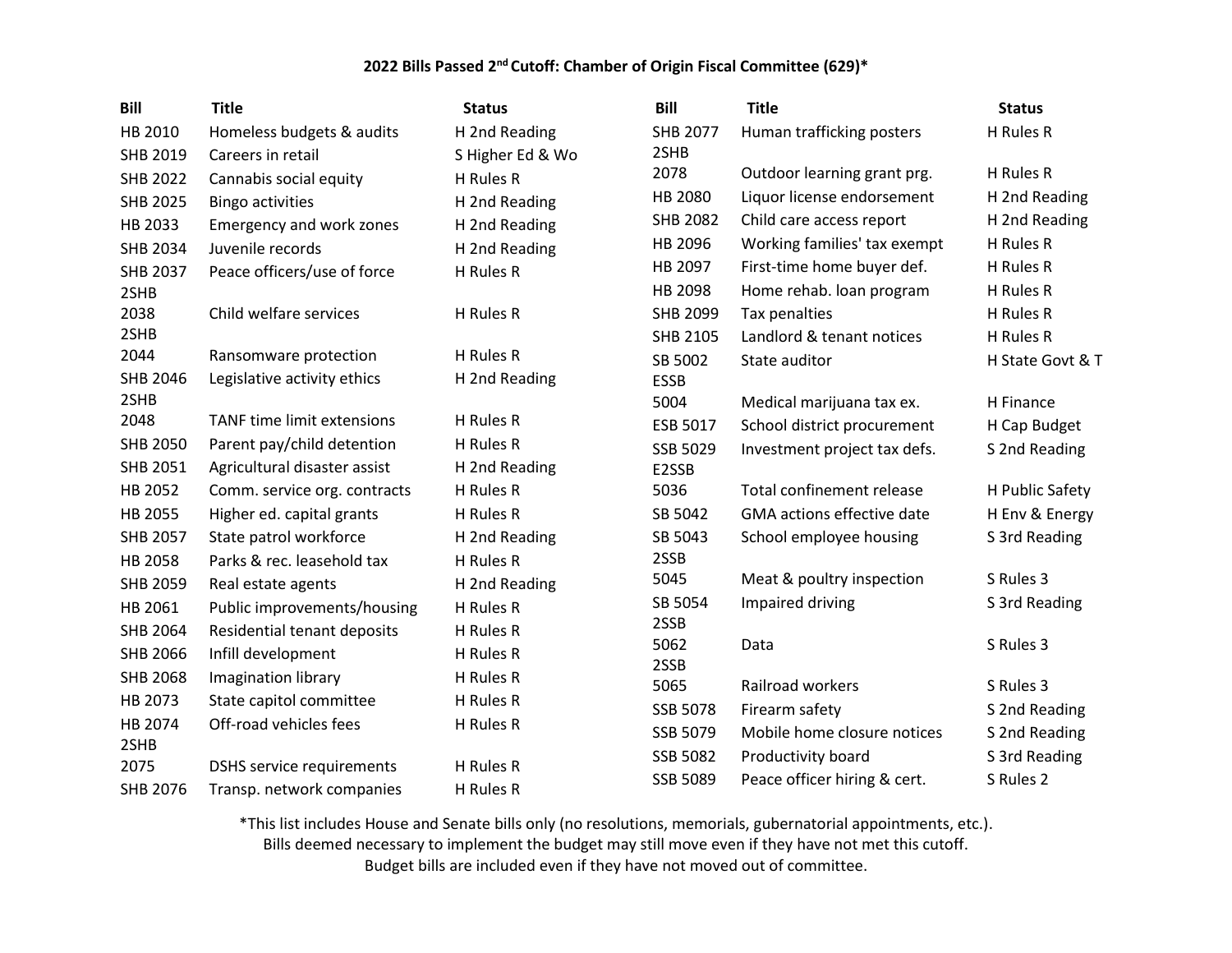| <b>Bill</b>     | <b>Title</b>                        | <b>Status</b>       | <b>Bill</b> | <b>Title</b>                      | <b>Status</b>    |
|-----------------|-------------------------------------|---------------------|-------------|-----------------------------------|------------------|
| <b>SSB 5098</b> | Public records exemptions           | S Rules 2           | SB 5312     | Transit-oriented development      | H Env & Energy   |
| <b>ESSB</b>     |                                     |                     | SSB 5326    | School bus driver benefits        | S 2nd Reading    |
| 5122            | Juvenile court jurisdiction         | S 3rd Reading       | SSB 5329    | Aircraft fuel tax distrib.        | S Rules 2        |
| SSB 5127        | Courthouse facility dogs            | H Civil R & Judi    | 2SSB        |                                   |                  |
| SSB 5129        | Vapor & tobacco/minors              | S Rules 2           | 5332        | Off-road and wheeled ATVs         | S Rules 3        |
| SSB 5130        | Personnel files & discipline        | S 2nd Reading       | SSB 5340    | School board director qualif      | S Rules 2        |
| SSB 5137        | Workers' comp COL adjustment        | S Rules 2           | SB 5341     | Local sales tax uses              | S 3rd Reading    |
| SSB 5148        | <b>Election official harassment</b> | H Public Safety     | 2SSB        |                                   |                  |
| E2SSB           |                                     |                     | 5342        | Irrigation dist. elections        | H State Govt & T |
| 5155            | Prejudgment interest                | H Civil R & Judi    | SSB 5348    | Assisted reproduction             | S Rules 2        |
| SSB 5170        | Employment after public serv        | S Rules 2           | SB 5354     | Traffic control/large cities      | H Transportation |
| SSB 5181        | Low-income school districts         | H Education         | SSB 5375    | Low-income housing assist.        | S Rules 2        |
| SSB 5182        | Advisory votes                      | S Rules 2           | SSB 5376    | <b>Education ombuds awareness</b> | H Education      |
| E2SSB           |                                     |                     | SSB 5380    | <b>Building permit approval</b>   | S Rules 2        |
| 5188            | Public financial cooperative        | S 3rd Reading       | E2SSB       |                                   |                  |
| SB 5196         | Special legislative sessions        | H State Govt & T    | 5395        | State resources/remote work       | S Rules 3        |
| SB 5201         | DNR timber & land sales             | H Rules R           | 2SSB        |                                   |                  |
| ESB 5202        | School depreciation subfunds        | H Education         | 5406        | Tow truck operator comp.          | S Rules 3        |
| SSB 5210        | Comp. restoration orders            | S Rules 3           | SSB 5411    | Northern spotted owl forests      | S Rules 2        |
| 2SSB            |                                     |                     | SSB 5428    | SEPA/shelters & encampments       | S 2nd Reading    |
| 5241            | Economic inclusion                  | H Hous, Human Sv    | 2ESSB       |                                   |                  |
| <b>ESSB</b>     |                                     |                     | 5441        | Breast implant surgery            | H HC/Wellness    |
| 5245            | Safety of crime victims             | H Public Safety     | SB 5481     | Transportation funding bonds      | S Rules 2        |
| SSB 5252        | School consultation/tribes          | S Rules 2           | SSB 5482    | Additive trans funding            | S Rules 2        |
| SSB 5262        | Data center tax incentive           | S Rules 3           | SSB 5483    | <b>Transportation revenue</b>     | S Rules 2        |
| ESB 5264        | Americans of Chinese descent        | H State Govt & T    | SB 5487     | School consolid. incentives       | S Rules 2        |
| <b>ESSB</b>     |                                     |                     | SB 5489     | <b>Business entities</b>          | H Civil R & Judi |
| 5268            | Dev. disability services            | H Hous, Human Sv    | <b>ESSB</b> |                                   |                  |
| 2ESSB           |                                     |                     | 5490        | Interbranch advisory comm.        | H State Govt & T |
| 5275            | Intense rural dev. areas            | <b>H Local Govt</b> | SB 5491     | Waiver of firearm rights          | S 2nd Reading    |
| SB 5291         | Defense compatibility report        | S Rules 3           |             |                                   |                  |

\*This list includes House and Senate bills only (no resolutions, memorials, gubernatorial appointments, etc.). Bills deemed necessary to implement the budget may still move even if they have not met this cutoff. Budget bills are included even if they have not moved out of committee.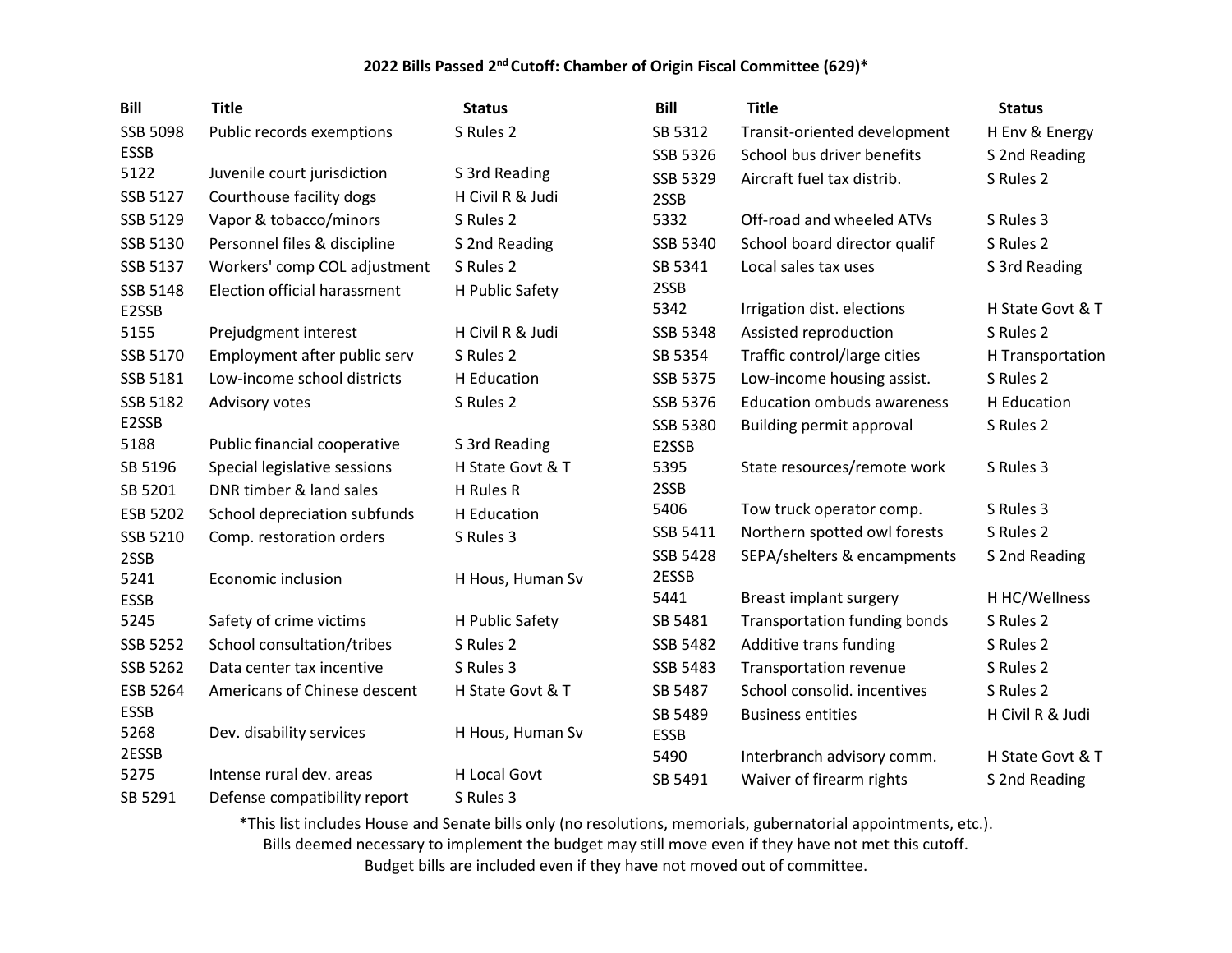| <b>Bill</b>     | <b>Title</b>                 | <b>Status</b>    | <b>Bill</b>     | <b>Title</b>                    | <b>Status</b>    |
|-----------------|------------------------------|------------------|-----------------|---------------------------------|------------------|
| 2SSB            |                              |                  | SSB 5544        | Blockchain work group           | S 2nd Reading    |
| 5495            | Catalytic converters         | S Rules 2        | SB 5545         | Survivor benefits               | S Rules 2        |
| SSB 5496        | Health prof. monitoring      | H HC/Wellness    | SSB 5546        | Insulin affordability           | S 2nd Reading    |
| SSB 5497        | Board of ed. student members | S 2nd Reading    | SSB 5548        | Child custody transfers         | H Civil R & Judi |
| SB 5498         | Posthumous H.S. diplomas     | H Education      | SB 5552         | <b>WDFW licensing</b>           | H RDev, Ag&NR    |
| SB 5499         | Hemodialysis technicians     | H HC/Wellness    | <b>SSB 5553</b> | Early STEM metrics              | S 2nd Reading    |
|                 |                              | H Comm & Econ    | <b>SSB 5555</b> | Safety telecommunicators        | S Rules 2        |
| SB 5504         | Discover pass free days      | De               | <b>SSB 5558</b> | Interstate toll bridges         | S 2nd Reading    |
| SB 5505         | Farmers market prop. tax ex. | S 2nd RdConsCal  | SB 5560         | Redistricting plans             | H State Govt & T |
| SB 5506         | JARRC chair & vice chair     | H State Govt & T | SB 5561         | Firearm rights restoration      | S Rules 2        |
| SB 5508         | Insurance guaranty fund      | H HC/Wellness    | SSB 5563        | <b>Enrollment stabilization</b> | S Rules 2        |
| SB 5509         | Fentanyl testing equipment   | S 2nd RdConsCal  | SSB 5564        | Employee assistance programs    | S 2nd Reading    |
| SB 5510         | Transp. benefit district tax | S 2nd Reading    | SB 5565         | Fire district treasurers        | H Local Govt     |
| ESB 5512        | State nickname               | H State Govt & T | SB 5566         | Independent youth housing       | S Rules 2        |
| SB 5514         | County legislative meetings  | H Local Govt     | SSB 5568        | Open weapon carry/local laws    | S Rules 2        |
| SB 5518         | OT licensure compact         | H HC/Wellness    | SSB 5572        | Internet crimes/children        | H Public Safety  |
| SB 5519         | Accountancy/inactive license | H Rules R        | SSB 5574        | Consolidation of counties       | S Rules 2        |
| SB 5520         | Harassment & discrim. NDAs   | S Rules 2        | <b>SSB 5575</b> | Snohomish county/judges         | S Rules 2        |
| <b>SSB 5526</b> | Battery manuf. materials     | S Rules 2        | SB 5576         | Eviction                        | S 2nd Reading    |
| <b>SSB 5527</b> | Insurance sublimits          | S Rules 2        | <b>SSB 5580</b> | Public works board/broadband    | S Rules 2        |
| <b>SSB 5528</b> | RTA additive revenue         | S Rules 2        | SSB 5581        | Pupil transp. allocations       | S Rules 2        |
| SB 5529         | Self-directed care           | H HC/Wellness    | SB 5582         | Port commission districts       | S 2nd Reading    |
| SSB 5531        | Uniform unclaimed property   | S Rules 2        | SB 5583         | Census data/incarceration       | S 2nd Reading    |
| 2SSB            |                              |                  | SB 5585         | Domestic wastewater fees        | S Rules 2        |
| 5532            | Rx drug affordability board  | S Rules 2        | SSB 5589        | Primary care spending           | S 2nd Reading    |
| SB 5534<br>2SSB | Verifiable credentials       | S Rules 2        | SSB 5590        | Marine resources ad. council    | S Rules 2        |
| 5535            | Juvenile rehab./parent costs | S Rules 2        | SSB 5592        | Cost of supervision             | S Rules 2        |
| SB 5539         | Ed. service district funding | S Rules 2        | SSB 5593        | Urban growth area boundaries    | S 2nd Reading    |
| SSB 5542        | Optometry                    | S Rules 2        | SSB 5594        | Bone marrow donation aware.     | S 2nd Reading    |
|                 |                              |                  |                 |                                 |                  |

\*This list includes House and Senate bills only (no resolutions, memorials, gubernatorial appointments, etc.).

Bills deemed necessary to implement the budget may still move even if they have not met this cutoff.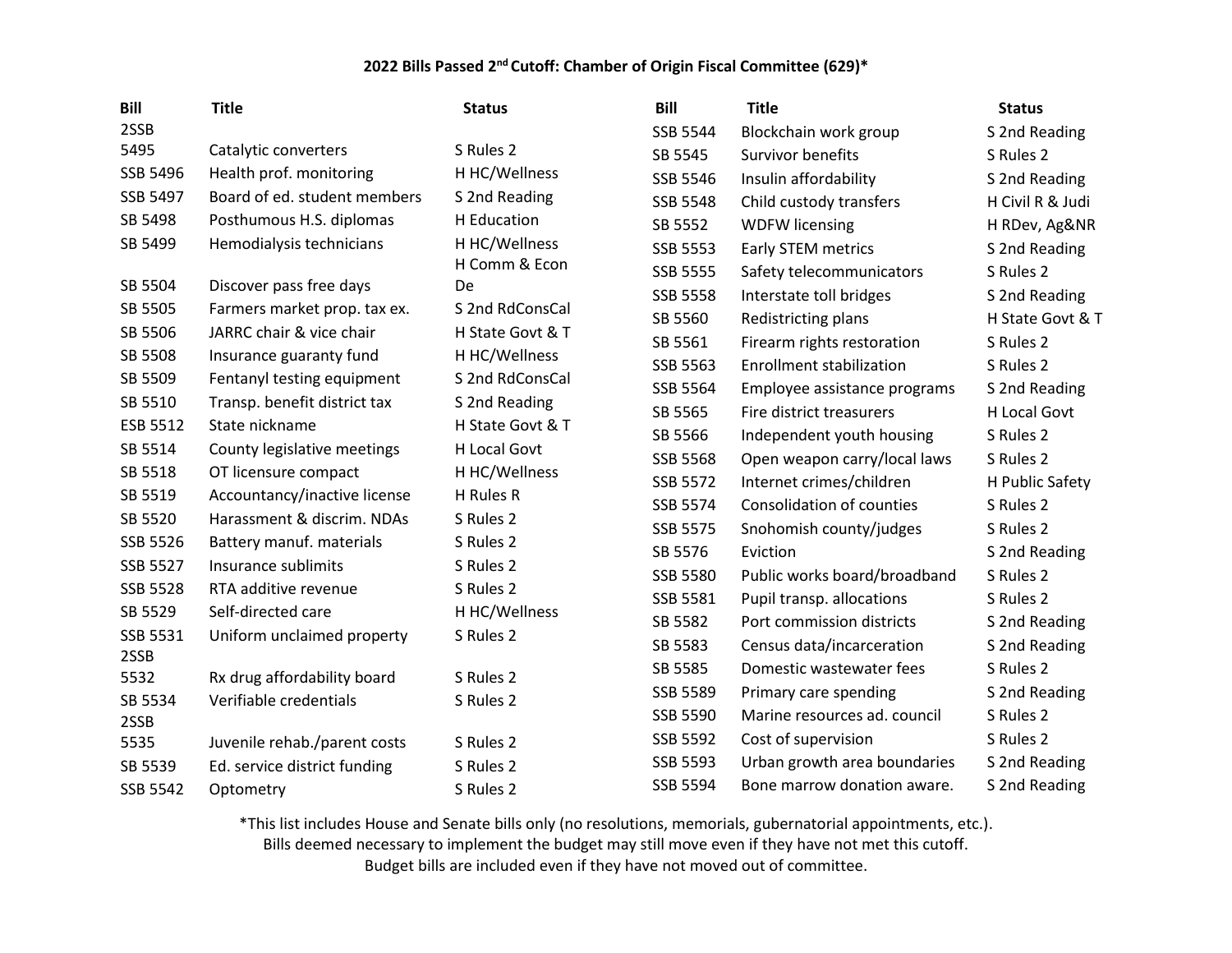| <b>Bill</b>      | <b>Title</b>                 | <b>Status</b>    | <b>Bill</b>      | <b>Title</b>                 | <b>Status</b>    |
|------------------|------------------------------|------------------|------------------|------------------------------|------------------|
| 2SSB             |                              |                  | SSB 5637         | Forest practices fees        | S Rules 2        |
| 5595             | Schools/support funding      | S Rules 2        | SSB 5638         | Mental health prof. licenses | S 2nd Reading    |
| SB 5596          | Health info. disclosure      | S Rules 2        | SB 5641          | Greenhouses                  | H Local Govt     |
| 2SSB             |                              |                  | 2SSB             |                              |                  |
| 5597             | Voting rights                | S Rules 2        | 5643             | Youth development programs   | S Rules 2        |
| SSB 5599<br>2SSB | Journey level electricians   | S Rules 2        | SSB 5644<br>2SSB | Behavioral health coresponse | S Rules 2        |
| 5600             | Apprenticeship programs      | S Rules 2        | 5649             | Family and medical leave     | S Rules 2        |
| SB 5602          | Service providers/financial  | H ConsPro&Bus    | SSB 5650         | Elections law violation info | S Rules 2        |
| SB 5604          | Contractor licensing refs    | S Rules 2        | SB 5651          | Capital budget, supplemental | S Ways & Means   |
| SB 5607          | Homeless census/facilities   | S 2nd Reading    | SSB 5652         | <b>LEOFF benefits</b>        | S Rules 2        |
| SB 5609          | Juvenile fingerprinting      | S 2nd Reading    | SB 5653          | Pesticide commission name    | H RDev, Ag&NR    |
| SSB 5610         | Rx drug cost sharing         | S 2nd Reading    | SB 5657          | Juvenile instit./comp sci.   | S 2nd Reading    |
| SB 5612          | DV sentencing statements     | H Public Safety  | 2SSB             |                              |                  |
| SSB 5613         | Use of dogs to hunt          | S 2nd Reading    | 5662             | Right-of-way camping/housing | S Rules 2        |
| SB 5614          | National guard ed. grants    | S Rules 2        | 2SSB             |                              |                  |
| SB 5615          | State sport                  | H State Govt & T | 5663             | State v. Blake procedures    | S Rules 2        |
| 2SSB             |                              |                  | 2SSB             |                              |                  |
| 5616             | <b>Accounts</b>              | S Rules 2        | 5664             | Forensic competency programs | S Rules 2        |
|                  |                              | H Comm & Econ    | SB 5667          | COVID-19 vaccination docs.   | S Rules 2        |
| SB 5617          | Main street programs/pop.    | De               | SSB 5673         | Bridge jumping signs         | S Rules 2        |
| 2SSB             |                              |                  | SB 5676          | PERS/TRS 1 benefit increase  | H Approps        |
| 5619             | Kelp & eelgrass conservation | S Rules 2        | SSB 5678         | Energy project orders        | S Rules 2        |
| SSB 5620         | Medicaid expenditures        | S 2nd Reading    | SB 5687          | <b>Traffic safety</b>        | S Rules 2        |
| SB 5624          | Livestock identification     | H RDev, Ag&NR    | SB 5689          | Transportation budget, supp. | S Transportation |
| SSB 5626         | Water system plans/climate   | S Rules 2        | SSB 5690         | Firearms at capitol/events   | S Rules 2        |
| SSB 5628         | Cyber harassment             | S 2nd Reading    | SSB 5691         | Prosecutorial filing         | S Rules 2        |
| SB 5629          | Disposition of remains       | S 2nd RdConsCal  | 2SSB             |                              |                  |
| SSB 5631         | CDLs/human trafficking       | S 2nd RdConsCal  | 5692             | Corrections programming      | S Rules 2        |
| SB 5634          | UTC regulatory fees          | H Approps        | SB 5693          | Operating budget, supp.      | S Ways & Means   |

\*This list includes House and Senate bills only (no resolutions, memorials, gubernatorial appointments, etc.).

Bills deemed necessary to implement the budget may still move even if they have not met this cutoff.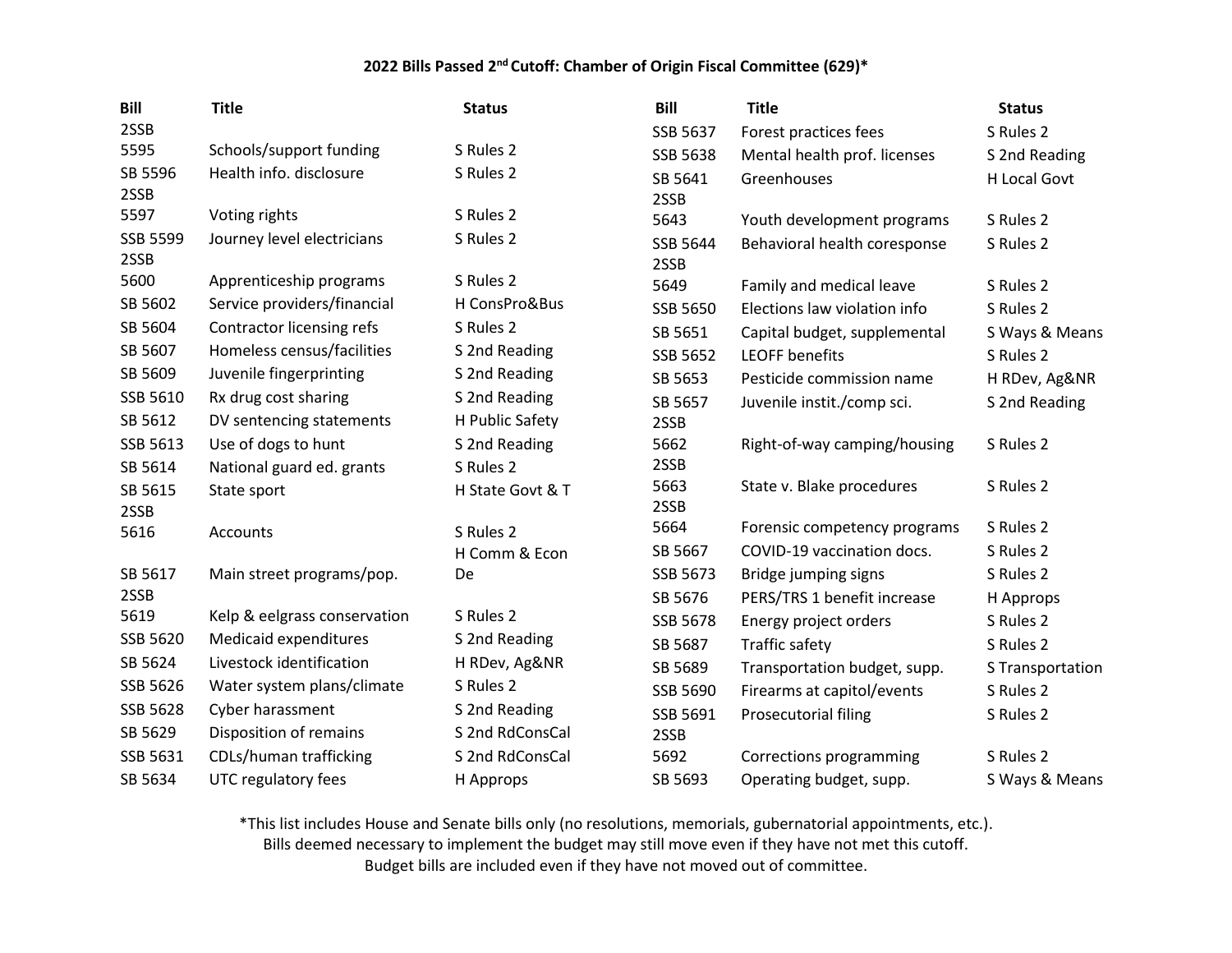| <b>Bill</b>      | <b>Title</b>                      | <b>Status</b>   | <b>Bill</b>      | <b>Title</b>                 | <b>Status</b>    |
|------------------|-----------------------------------|-----------------|------------------|------------------------------|------------------|
| SB 5694          | DOC-tribal agreements             | H Public Safety | SB 5747          | Statewide oil spill plan     | S 2nd Reading    |
| 2SSB             |                                   |                 | SB 5748          | PSERS disability benefits    | S 2nd Reading    |
| 5695             | DOC body scanner pilot            | S Rules 2       | SSB 5749         | Rent payments                | H Hous, Human Sv |
| SSB 5699         | Cannabis analysis labs            | S Rules 2       | SB 5750          | WA state leadership board    | S Rules 2        |
| SSB 5701         | Workers' comp wages               | S Rules 2       | SSB 5753         | Board & commission sizes     | H HC/Wellness    |
| 2SSB             |                                   |                 | SSB 5756         | Semiquincentennial committee | H State Govt & T |
| 5702             | Donor human milk coverage         | S Rules 2       | SSB 5758         | Condominium conversions      | S 2nd Reading    |
| 2SSB<br>5703     | Cosmetic products/chemicals       | S Rules 2       | SSB 5761         | Wage and salary information  | S 2nd Reading    |
| SB 5707          | Traffic safety cameras            | S 2nd Reading   | SSB 5762         | Purple star award            | S Rules 2        |
| SSB 5710         | Toxicology lab contamination      | S 2nd Reading   | SB 5763          | Minimum wage/disabilities    | H Labor & Workpl |
| SSB 5712         | Local taxing districts            | S Rules 2       | 2SSB             |                              |                  |
| SB 5713          | Limited equity coop. housing      | S Rules 2       | 5764             | Apprenticeships & higher ed. | S Rules 2        |
| SB 5715          | Definition of broadband           | S Rules 2       | SSB 5765         | Midwifery                    | S Rules 2        |
| 2SSB             |                                   |                 | SB 5771          | Basic ed./caseload forecast  | S Rules 2        |
| 5720             | <b>Student financial literacy</b> | S Rules 2       | SB 5781          | Organized retail theft       | S Rules 2        |
| SSB 5722         | Greenhouse gases/buildings        | S Rules 2       | SB 5782          | Defense compatibility        | S Rules 2        |
| SSB 5723         | Diversity in clinical trials      | S Rules 2       | SSB 5783         | Underground economy          | S Rules 2        |
| SB 5724          | Organ transport vehicles          | S Rules 2       | SSB 5784         | Workers' comp/attending prov | S Rules 2        |
| SB 5726          | Military service credit           | S Rules 2       | SSB 5785         | Transitional food assistance | S Rules 2        |
| SSB 5728         | Drug forfeiture collections       | S 2nd Reading   | SB 5787          | Linked deposit program       | H State Govt & T |
| SSB 5729         | Hearing deadlines/good cause      | S Rules 2       | SB 5788          | Guardianship of minors       | S 2nd RdConsCal  |
| SSB 5730         | Child victim confidentiality      | S Rules 2       | 2SSB             |                              |                  |
| 2SSB             |                                   |                 | 5789             | Innovation challenge program | S Rules 2        |
| 5733             | Civil asset forfeiture/drugs      | S Rules 2       | SSB 5790         | Community support services   | S Rules 2        |
| 2SSB             |                                   |                 | SSB 5791         | <b>LEOFF benefits</b>        | S Rules 2        |
| 5736             | Minors/behavioral health          | S Rules 2       | 2SSB             |                              |                  |
| SSB 5741         | Patches pal license plates        | S Rules 2       | 5793             | State boards, etc./stipends  | S Rules 2        |
| SSB 5745<br>2SSB | Personal needs allowance          | S Rules 2       | SSB 5794<br>2SSB | Behavioral health Rx drugs   | S Rules 2        |
| 5746             | Drought preparedness              | S Rules 2       | 5796             | Cannabis revenue             | S Rules 2        |

\*This list includes House and Senate bills only (no resolutions, memorials, gubernatorial appointments, etc.).

Bills deemed necessary to implement the budget may still move even if they have not met this cutoff.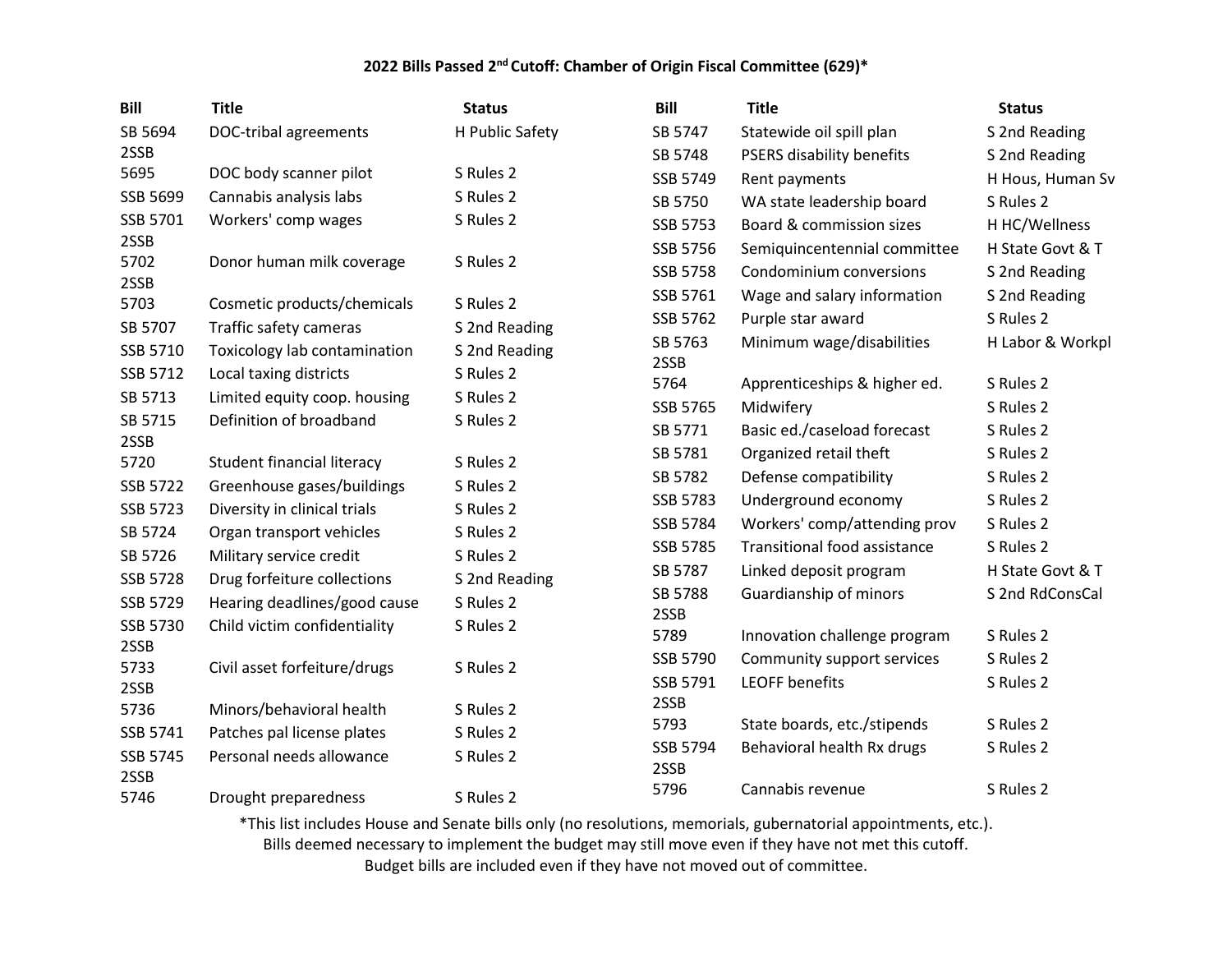| <b>Bill</b>     | <b>Title</b>                     | <b>Status</b>   | <b>Bill</b>     | <b>Title</b>                 | <b>Status</b> |
|-----------------|----------------------------------|-----------------|-----------------|------------------------------|---------------|
| SB 5800         | Tax and revenue laws             | S Rules 2       | SSB 5853        | DOT property leasing         | S Rules 2     |
| SB 5801         | Industrial insurance appeals     | S Rules 2       | SB 5854         | Faculty duties/ethics        | S Rules 2     |
| 2SSB            |                                  |                 | SB 5855         | Campaign funds/child care    | S Rules 2     |
| 5803            | Wildfires/electric utilities     | S Rules 2       | SSB 5856        | Firearm transfers to museums | S Rules 2     |
| 2SSB            |                                  |                 | SSB 5860        | Water policy & aquifer level | S Rules 2     |
| 5807            | State hospitals                  | S Rules 2       | SSB 5862        | Commercial energy program    | S Rules 2     |
| SSB 5810        | Legal service plans              | H ConsPro&Bus   | SSB 5863        | RTA vehicle removal          | S Rules 2     |
| SB 5812         | Farm internships/Benton cnty     | S 2nd RdConsCal | SB 5866         | <b>Medicaid LTSS/tribes</b>  | S 2nd Reading |
| SSB 5814        | Child abuse/medical eval.        | S Rules 2       | SB 5868         | Public fac. tax/housing      | S 2nd Reading |
| SSB 5815        | Identicards                      | S Rules 2       | SSB 5869        | Traffic cameras/image use    | S Rules 2     |
| SB 5817         | Synthetic media in campaigns     | S Rules 2       | SSB 5873        | Unemployment insurance       | S 2nd Reading |
| SSB 5818        | Housing/SEPA & GMA               | S Rules 2       | SSB 5874        | Military student residency   | S Rules 2     |
| SSB 5819        | DDA no-paid caseload             | S Rules 2       | SB 5875         | Driver license employees     | S Rules 2     |
| SSB 5821        | Cardiac & stroke response        | S Rules 2       | <b>SSB 5878</b> | Arts instruction             | S 2nd Reading |
| SB 5823         | Local infra. project areas       | S Rules 2       | SSB 5880        | Fire sprinkler contractors   | S 2nd Reading |
| SB 5825         | Rental & vacant property reg     | S Rules 2       | <b>SSB 5882</b> | Riparian stock watering      | S Rules 2     |
| SSB 5826        | Warm water game fish             | S Rules 2       | SSB 5883        | Homeless youth/health care   | S Rules 2     |
| 2SSB            |                                  |                 | 2SSB            |                              |               |
| 5827            | Dept. of Corrections systems     | S Rules 2       | 5884            | Behavioral health support    | S Rules 2     |
| <b>SSB 5828</b> | Autonomous vehicles              | S Rules 2       | 2SSB            |                              |               |
| SB 5832         | Multifamily unit conversion      | S Rules 2       | 5885            | Marine shoreline habitat     | S Rules 2     |
| SSB 5835        | Workers' comp marriage study     | S Rules 2       | <b>SSB 5886</b> | Rare diseases adv. council   | S Rules 2     |
| SSB 5838        | Diaper subsidy/TANF              | S Rules 2       | SSB 5890        | Radiological waste workers   | S Rules 2     |
| SSB 5839        | Interfering with emergency       | S Rules 2       | SSB 5891        | Warehouse dist. centers      | S Rules 2     |
| 2SSB            |                                  |                 | SSB 5892        | High schools/nursing pilot   | S Rules 2     |
| 5842            | Climate change                   | S Rules 2       | SB 5895         | Remedial action grants       | S Rules 2     |
| SSB 5843        | <b>False election statements</b> | S Rules 2       | SB 5898         | Vehicle fees/state bonds     | S Rules 2     |
| SB 5844         | Higher ed. work/bidding          | S Rules 2       | SSB 5900        | Provisional paramedics, EMTs | S Rules 2     |
| SSB 5847        | Public employee PSLF info.       | S Rules 2       | SSB 5907        | Roadside safety              | S Rules 2     |
| SSB 5848        | Music therapists                 | S Rules 2       | SB 5909         | Gubernatorial emerg. powers  | S Rules 2     |

\*This list includes House and Senate bills only (no resolutions, memorials, gubernatorial appointments, etc.).

Bills deemed necessary to implement the budget may still move even if they have not met this cutoff.